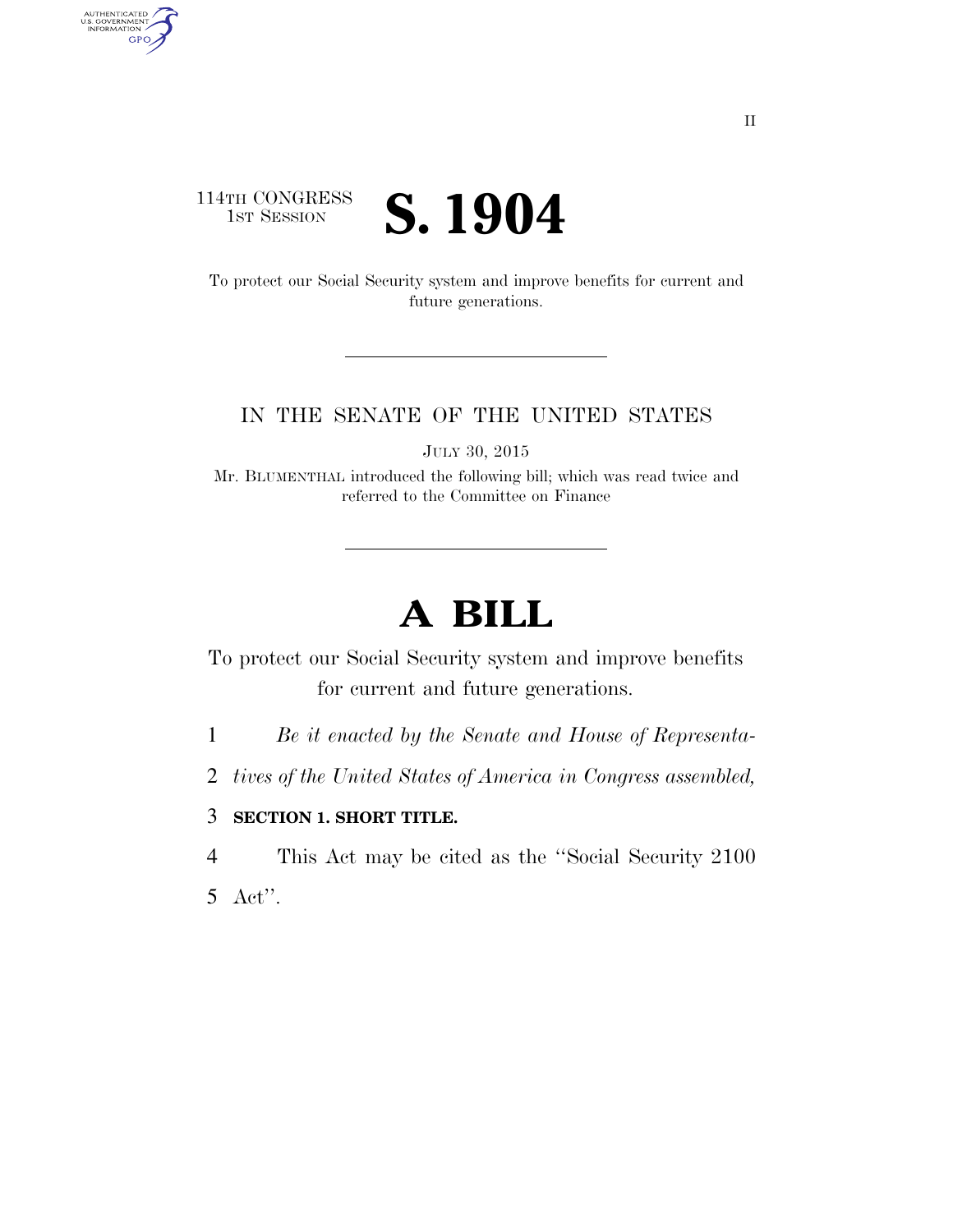# **TITLE I—STRENGTHENING BENEFITS**

**SEC. 101. ACROSS-THE-BOARD BENEFIT INCREASE.** 

4 (a) IN GENERAL.—Section  $215(a)(1)(A)(i)$  of the So-5 cial Security Act  $(42 \text{ U.S.C. } 415(a)(1)(A)(i))$  is amended by striking ''90 percent'' and inserting ''93 percent''.

(b) EFFECTIVE DATE.—

 (1) IN GENERAL.—The amendment made by subsection (a) shall apply with respect to monthly insurance benefits payable for any month after De-cember 2015.

 (2) RECOMPUTATION OF PRIMARY INSURANCE AMOUNTS.—Notwithstanding section 215(f) of the Social Security Act, the Commissioner of Social Se- curity shall recompute primary insurance amounts originally computed for months prior to January 2016 to the extent necessary to carry out the amendments made by this section.

#### **SEC. 102. COMPUTATION OF COST-OF-LIVING INCREASES.**

 (a) IN GENERAL.—Section 215(i)(1) of the Social Se-21 curity Act  $(42 \text{ U.S.C. } 415(i)(1))$  is amended by adding at the end the following new subparagraph:

23 "(H) the term 'Consumer Price Index' means the Consumer Price Index for Elderly Consumers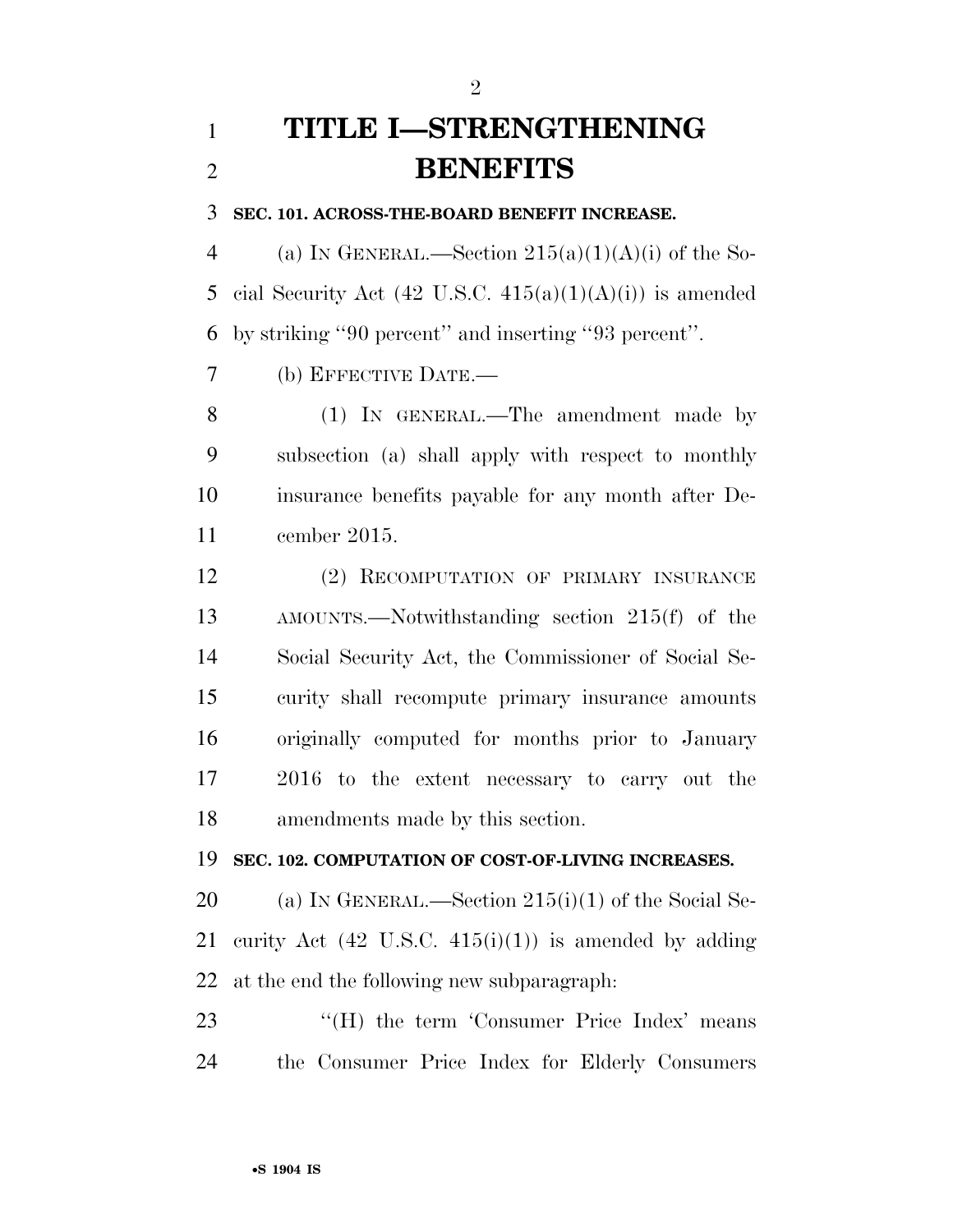| $\mathbf{1}$   | (CPI–E, as published by the Bureau of Labor Sta-               |
|----------------|----------------------------------------------------------------|
| $\overline{2}$ | tistics of the Department of Labor).".                         |
| 3              | (b) APPLICATION TO PRE-1979 LAW.—                              |
| $\overline{4}$ | (1) IN GENERAL.—Section $215(i)(1)$ of the So-                 |
| 5              | cial Security Act as in effect in December 1978, and           |
| 6              | as applied in certain cases under the provisions of            |
| 7              | such Act as in effect after December 1978, is                  |
| 8              | amended by adding at the end the following new                 |
| 9              | subparagraph:                                                  |
| 10             | "(D) the term 'Consumer Price Index' means                     |
| 11             | the Consumer Price Index for Elderly Consumers                 |
| 12             | (CPI–E, as published by the Bureau of Labor Sta-               |
| 13             | tistics of the Department of Labor).".                         |
| 14             | (2) CONFORMING CHANGE.—Section $215(i)(4)$                     |
| 15             | of the Social Security Act $(42 \text{ U.S.C. } 415(i)(4))$ is |
| 16             | amended by inserting "and by section 102 of the So-            |
| 17             | cial Security 2100 Act" after "1986".                          |
| 18             | (c) NO EFFECT ON ADJUSTMENTS UNDER OTHER                       |
| 19             | LAWS.—Section 215(i) of the Social Security Act (42)           |
|                | 20 U.S.C. $415(i)$ is amended by adding at the end the fol-    |
| 21             | lowing:                                                        |
| 22             | $(6)$ Any provision of law (other than in this title,          |
| 23             | title VIII, or title XVI) which provides for adjustment of     |
| 24             | an amount based on a change in benefit amounts resulting       |

from a determination made under this subsection shall be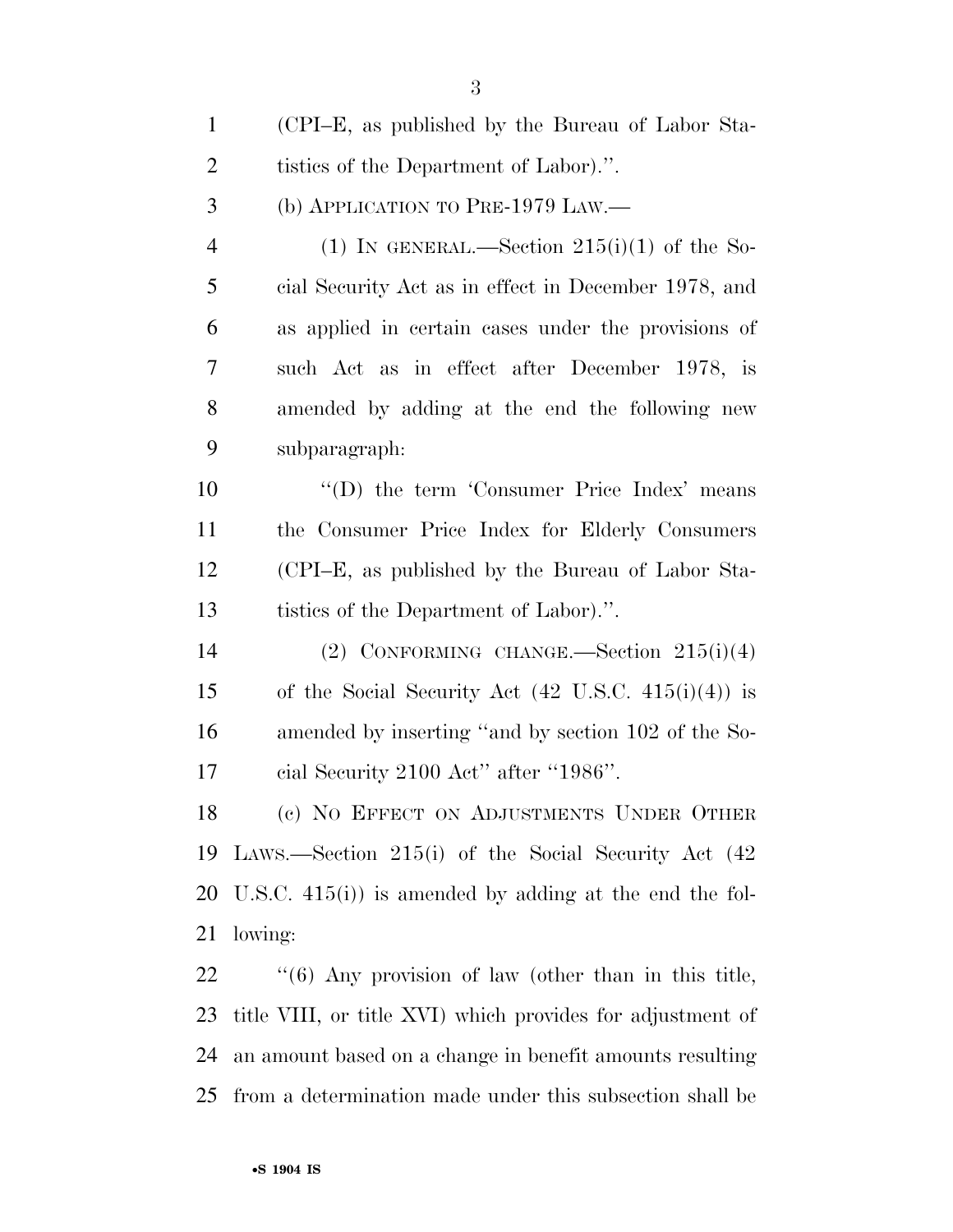applied and administered without regard to the amend- ments made by section 102 of the Social Security 2100 Act.''.

 (d) PUBLICATION OF CONSUMER PRICE INDEX FOR ELDERLY CONSUMERS.—The Bureau of Labor Statistics of the Department of Labor shall prepare and publish the index authorized by section 191 of the Older Americans Amendments Act of 1987 (29 U.S.C. 2 note) for each cal- endar month, beginning with July of the calendar year fol- lowing the calendar year in which this Act is enacted, and such index shall be known as the ''Consumer Price Index for Elderly Consumers''.

 (e) EFFECTIVE DATE.—The amendments made by subsection (a) shall apply to determinations made with re- spect to cost-of-living computation quarters (as defined in section 215(i)(1)(B) of the Social Security Act (42 U.S.C.  $17 \quad 415(i)(1)(B))$  ending on or after September 30 of the sec- ond calendar year following the calendar year in which this Act is enacted.

### **SEC. 103. INCREASE IN MINIMUM BENEFIT FOR LIFETIME LOW EARNERS BASED ON YEARS IN THE WORKFORCE.**

23 (a) IN GENERAL.—Section  $215(a)(1)$  of the Social 24 Security Act  $(42 \text{ U.S.C. } 415(a)(1))$  is amended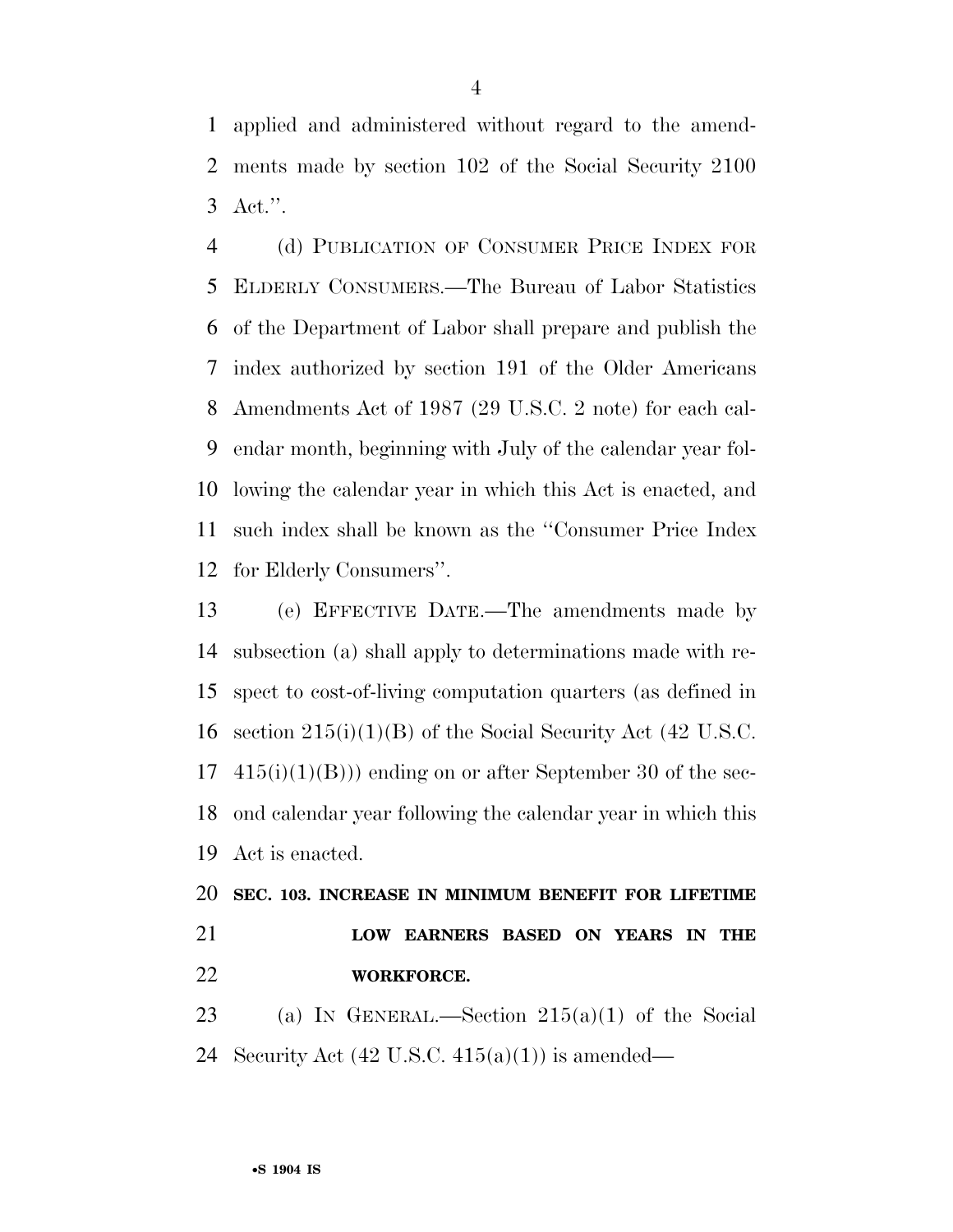(1) by redesignating subparagraph (D) as sub-paragraph (E); and

 (2) by inserting after subparagraph (C) the fol-lowing new subparagraph:

 ''(D)(i) Effective with respect to the benefits of indi- viduals who become eligible for old-age insurance benefits or disability insurance benefits (or die before becoming so eligible) after 2015, no primary insurance amount com- puted under subparagraph (A) may be less than the great-er of—

11 ''(I) the minimum monthly amount computed under subparagraph (C); or

13 ''(II) in the case of an individual who has more 14 than 10 years of work (as defined in clause  $(iv)(I)$ ), the alternative minimum amount determined under clause (ii).

17 ''(ii)(I) The alternative minimum amount determined 18 under this clause is the applicable percentage of  $\frac{1}{12}$  of the annual dollar amount determined under clause (iii) for the year in which the amount is determined.

 ''(II) For purposes of subclause (I), the applicable percentage is the percentage specified in connection with the number of years of work, as set forth in the following table: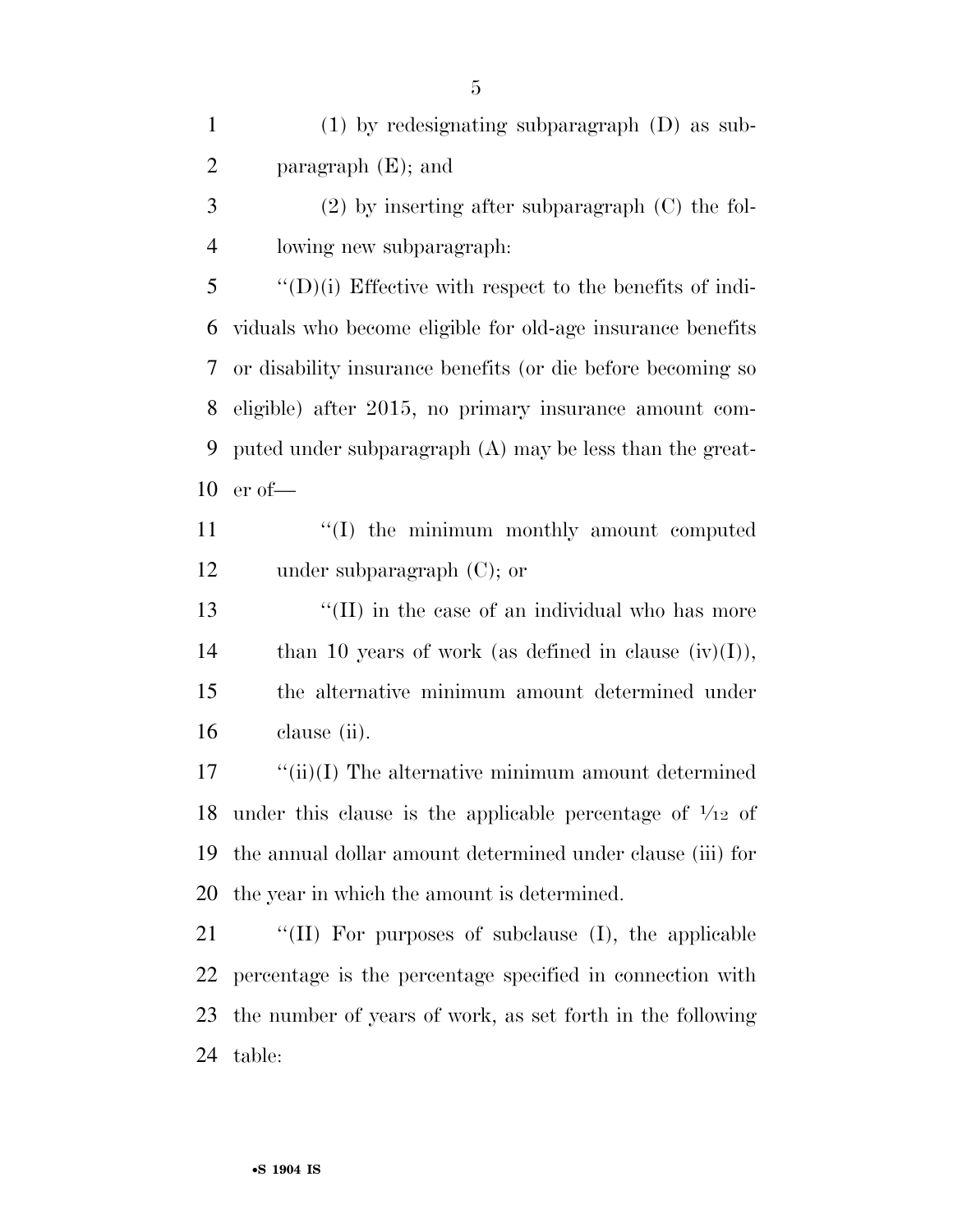|                | "If the number of years                             | The applicable                     |
|----------------|-----------------------------------------------------|------------------------------------|
|                | of work is:                                         | percentage is:                     |
|                |                                                     | $6.25$ percent                     |
|                |                                                     | $12.50$ percent                    |
|                |                                                     | $18.75$ percent                    |
|                |                                                     | $25.00$ percent                    |
|                |                                                     | $31.25$ percent                    |
|                |                                                     | $37.50$ percent                    |
|                |                                                     | $43.75$ percent                    |
|                |                                                     | $50.00$ percent<br>$56.25$ percent |
|                |                                                     | $62.50$ percent                    |
|                |                                                     | $68.75$ percent                    |
|                |                                                     | $75.00$ percent                    |
|                |                                                     | 81.25 percent                      |
|                |                                                     | $87.50$ percent                    |
|                |                                                     | 93.75 percent                      |
|                |                                                     | $100.00$ percent                   |
|                |                                                     | $106.25$ percent                   |
|                |                                                     | $112.50$ percent                   |
|                |                                                     | $118.75$ percent                   |
|                |                                                     | $125.00$ percent.                  |
| $\overline{2}$ | this clause is—                                     |                                    |
| 3              | $\lq(1)$ for calendar year 2016, the poverty guide- |                                    |
| $\overline{4}$ | line for $2015$ ; and                               |                                    |
| 5              | "(II) for any calendar year after 2016, the an-     |                                    |
| 6              | nual dollar amount for 2016 multiplied by the ratio |                                    |
| 7              | $of$ —                                              |                                    |
| 8              | "(aa) the national average wage index (as           |                                    |
| 9              | defined in section $209(k)(1)$ for the second cal-  |                                    |
| 10             | endar year preceding the calendar year for          |                                    |
| 11             | which the determination is made, to                 |                                    |
| 12             | "(bb) the national average wage index (as           |                                    |
| 13             | so defined) for 2014.                               |                                    |
| 14             | "(iv) For purposes of this subparagraph—            |                                    |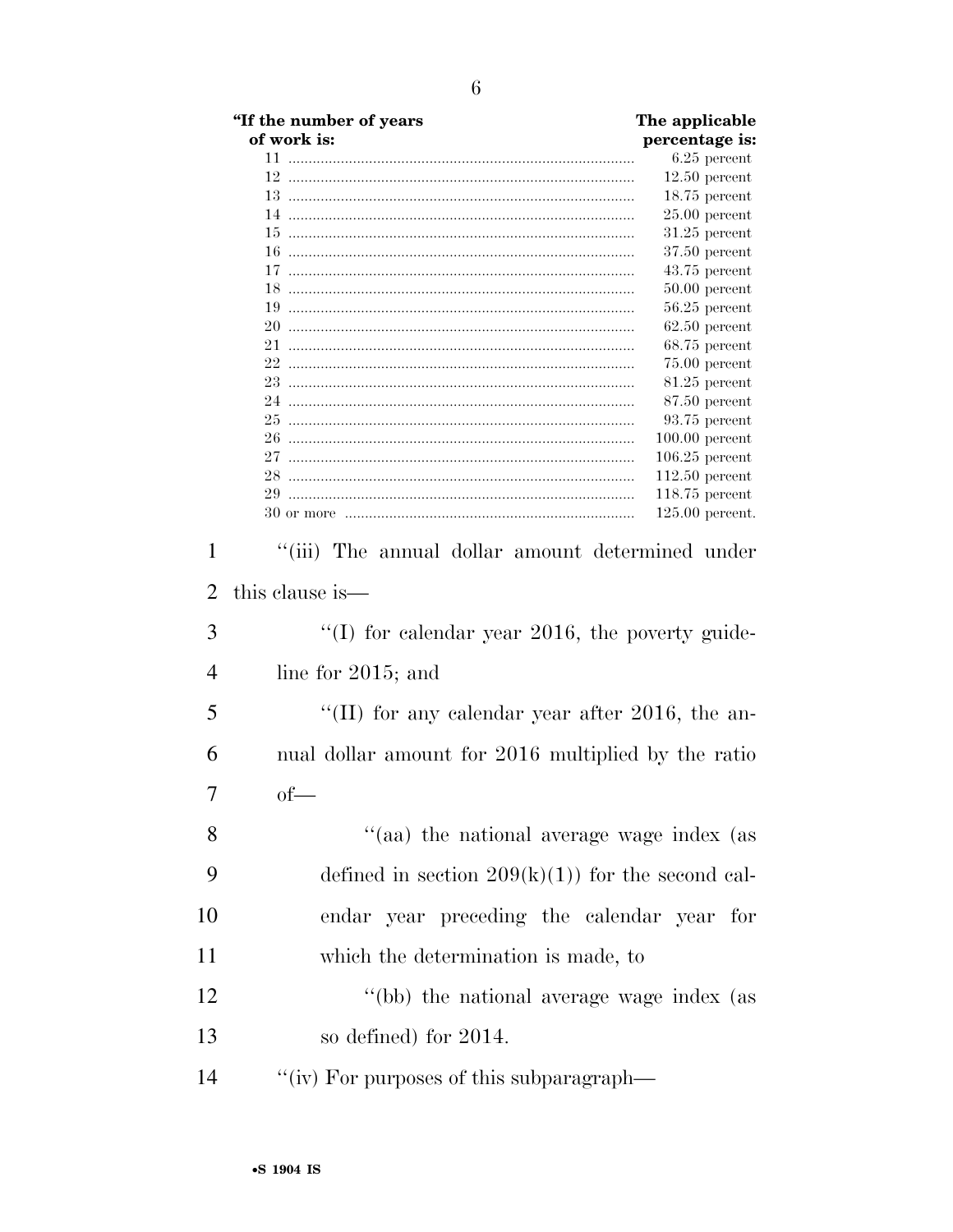1 ''(I) the term 'year of work' means, with re- spect to an individual, a year to which 4 quarters of coverage have been credited based on such individ-ual's wages and self-employment income; and

 ''(II) the term 'poverty guideline for 2015' means the annual poverty guideline for 2015 (as up- dated annually in the Federal Register by the De- partment of Health and Human Services under the authority of section 673(2) of the Omnibus Budget Reconciliation Act of 1981) as applicable to a single individual.''.

 (b) RECOMPUTATION.—Notwithstanding section 215(f)(1) of the Social Security Act, the Commissioner of Social Security shall recompute primary insurance amounts originally computed for months prior to Novem- ber 2015 to the extent necessary to carry out the amend-ments made by this section.

 (c) CONFORMING AMENDMENT.—Section 209(k)(1) 19 of such Act  $(42 \text{ U.S.C. } 409(k)(1))$  is amended by inserting 20  $"215(a)(1)(E)$ ," after  $"215(a)(1)(D)$ ,".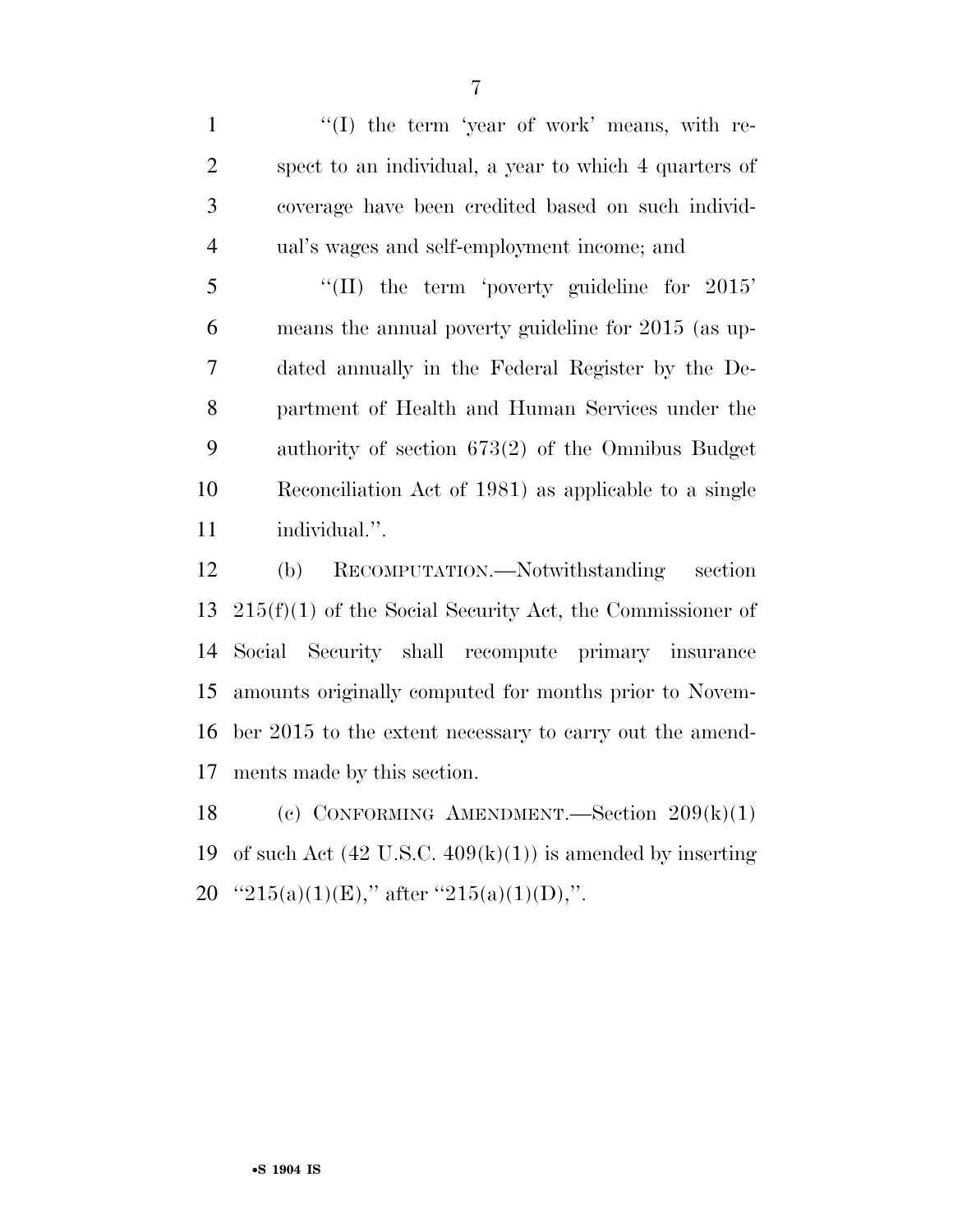# **SEC. 104. INCREASE IN THRESHOLD AMOUNTS AND RATE FOR INCLUSION OF SOCIAL SECURITY BENE-FITS IN INCOME.**

 (a) IN GENERAL.—Subsection (a) of section 86 of the Internal Revenue Code of 1986 is amended to read as fol-lows:

 ''(a) IN GENERAL.—Gross income for the taxable year of any taxpayer described in subsection (b) (notwith- standing section 207 of the Social Security Act) includes social security benefits in an amount equal to the lesser of—

12 ''(1) 85 percent of the social security benefits received during the taxable year, or

 $(2)$  one-half of the excess described in sub-15 section  $(b)(1)$ .".

 (b) BASE AMOUNT.—Subsection (c) of section 86 of such Code is amended to read as follows:

 ''(c) BASE AMOUNT.—For purposes of this section, the term 'base amount' means—

20 ''(1) except as otherwise provided in this para-graph, \$50,000,

 $\frac{((2) \t{100,000 \t{in} \theta} \cdot \text{case of a joint return, and}}{2}$  $\frac{1}{2}$  (3) zero in the case of a taxpayer who- $\langle A \rangle$  is married as of the close of the tax-able year (within the meaning of section 7703)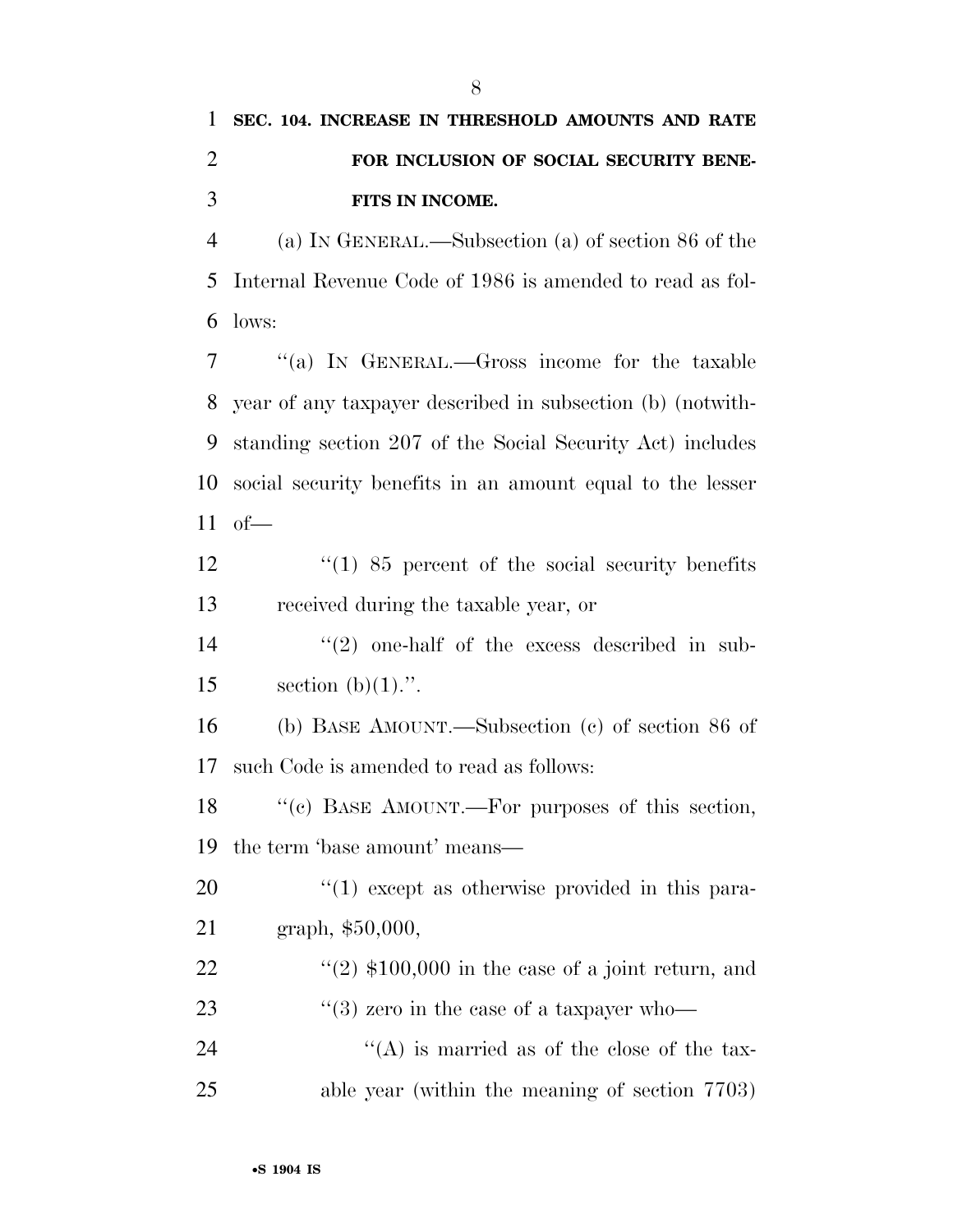but does not file a joint return for such year, and ''(B) does not live apart from his spouse at all times during the taxable year.''. (c) HOSPITAL INSURANCE TRUST FUND HELD HARMLESS.—Section 121(e)(1) of the Social Security Amendments of 1986 (42 U.S.C. 401 note) is amended by adding at the end the following new subparagraph: 9 "'(C) The amounts appropriated to the hospital insurance trust fund by subparagraph (B) shall be determined, and transferred from the general fund, at such times and in such manner so as to replicate, to the extent possible, the appropriations and trans- fers which would have occurred with respect to such trust fund had subsections (a) and (b) of section 104 of the Social Security 2100 Act not been en-

acted.''.

 (d) EFFECTIVE DATE.—The amendments made by this section shall apply to taxable years beginning after December 31, 2015.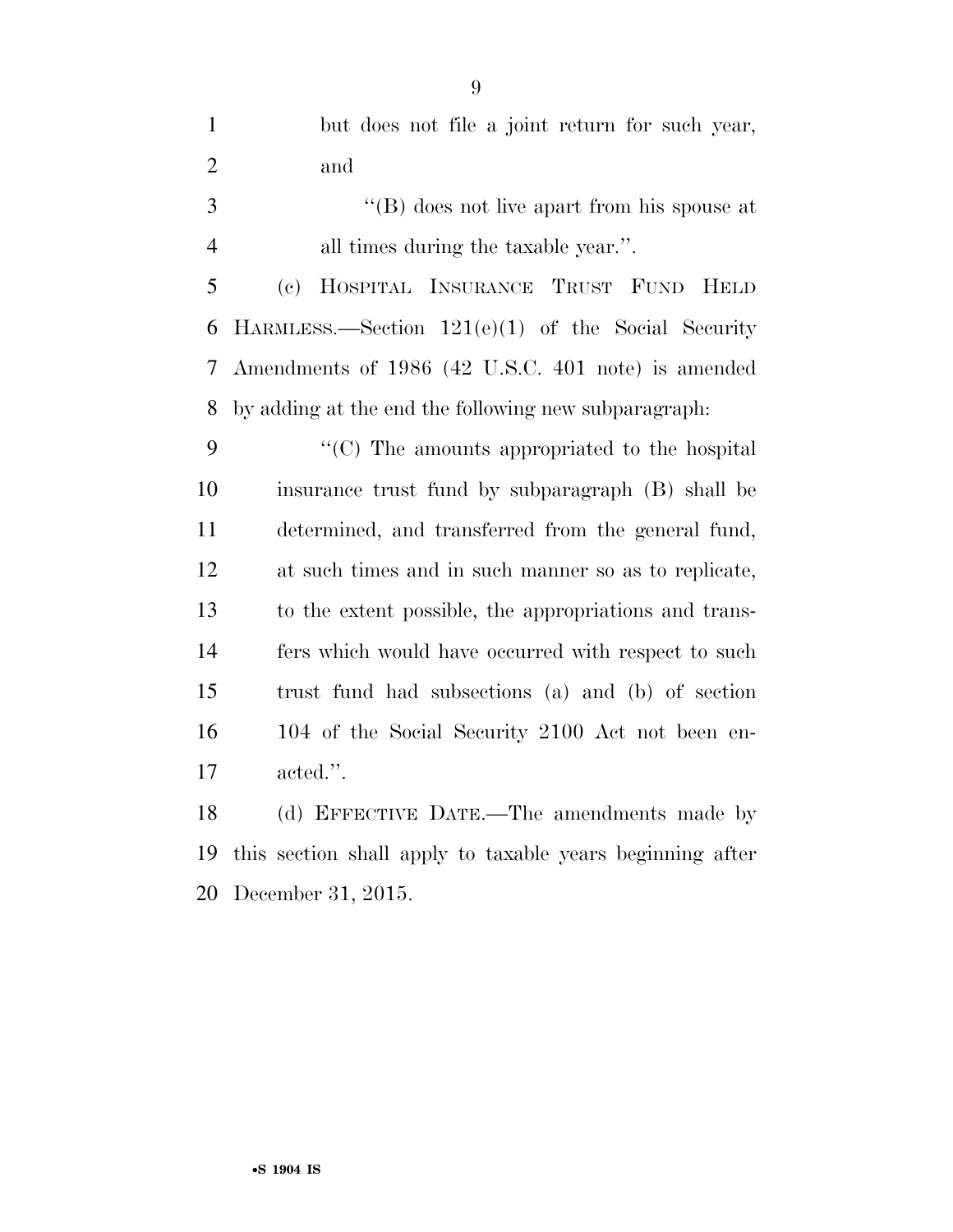# **TITLE II—STRENGTHENING THE TRUST FUND**

 **SEC. 201. DETERMINATION OF WAGES AND SELF-EMPLOY- MENT INCOME ABOVE CONTRIBUTION AND BENEFIT BASE AFTER 2015.** 

 (a) DETERMINATION OF WAGES ABOVE CONTRIBU-TION AND BENEFIT BASE AFTER 2015.—

8 (1) AMENDMENTS TO THE INTERNAL REVENUE CODE.—

 (A) IN GENERAL.—Paragraph (1) of sec- tion 3121(a) of the Internal Revenue Code of 1986 is amended by inserting after ''such cal- endar year.'' the following: ''The preceding sen- tence shall apply only to calendar years for which the contribution and benefit base (as so determined) is less than \$400,000, and, for such calendar years, only to the extent remu- neration paid to such employee by such em- ployer with respect to employment does not ex-ceed \$400,000.''.

 (B) CONFORMING AMENDMENT.—Para- graph (1) of section 3121(a) of the Internal Revenue Code of 1986 is amended by striking 24 "Act) to" and inserting "Act), or in excess of  $$400,000, to".$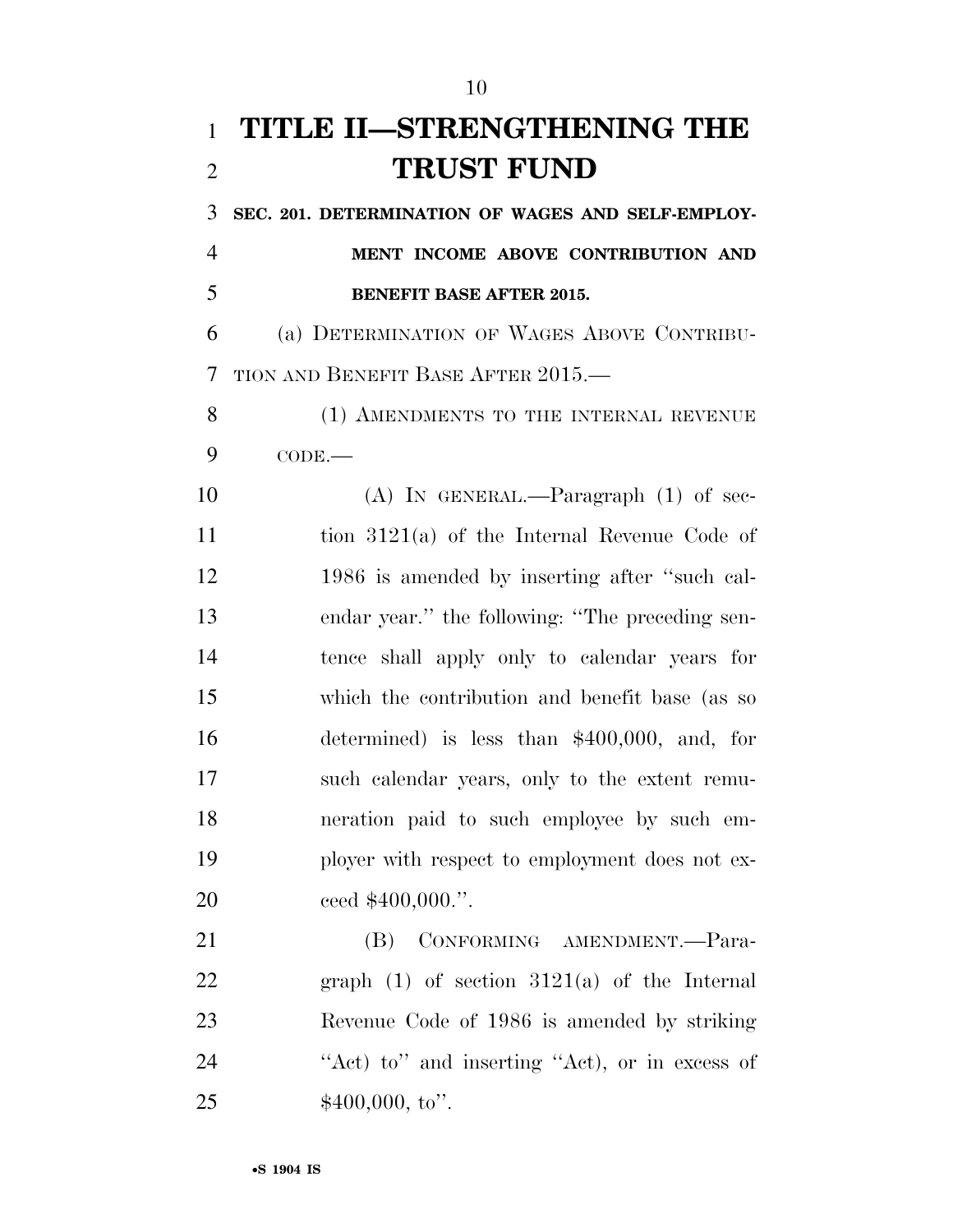| $\mathbf{1}$   | (2) AMENDMENT TO THE SOCIAL SECURITY                          |
|----------------|---------------------------------------------------------------|
| $\overline{2}$ | $ACT.$ Section $209(a)(1)(I)$ of the Social Security          |
| 3              | Act $(42 \text{ U.S.C. } 409(a)(1)(I))$ is amended by insert- |
| $\overline{4}$ | ing before the semicolon at the end the following:            |
| 5              | "except that this subparagraph shall apply only to            |
| 6              | calendar years for which the contribution and ben-            |
| 7              | efit base (as so determined) is less than $$400,000$ ,        |
| 8              | and, for such calendar years, only to the extent re-          |
| 9              | muneration paid to such employee by such employer             |
| 10             | with respect to employment does not exceed                    |
| 11             | $$400,000"$ .                                                 |
| 12             | (3) EFFECTIVE DATE.—The amendments made                       |
| 13             | by this subsection shall apply with respect to remu-          |
| 14             | neration paid in calendar years after 2015.                   |
| 15             | (b) DETERMINATION OF SELF-EMPLOYMENT IN-                      |
| 16             | COME ABOVE CONTRIBUTION AND BENEFIT BASE AFTER                |
| 17             | $2015-$                                                       |
| 18             | (1) AMENDMENTS TO THE INTERNAL REVENUE                        |
| 19             | $CODE$ .                                                      |
| 20             | $(A)$ In GENERAL.—Paragraph $(1)$ of sec-                     |
| 21             | tion 1402(b) of the Internal Revenue Code of                  |
| 22             | 1986 is amended to read as follows:                           |
| 23             | $f''(1)$ in the case of the tax imposed by section            |
| 24             | $1401(a)$ , an amount equal to-                               |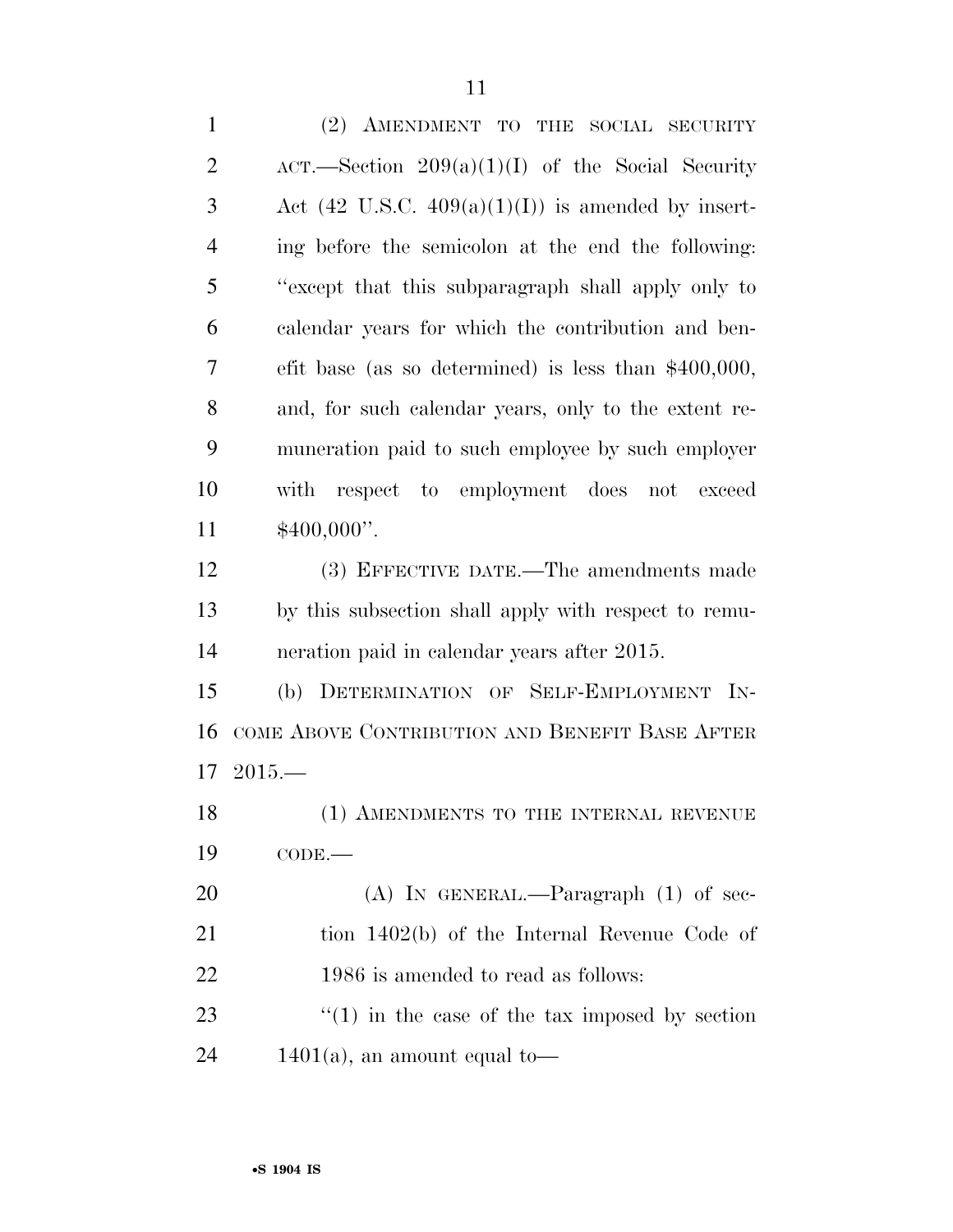| $\mathbf{1}$   | "(A) $$400,000$ , reduced (but not below        |
|----------------|-------------------------------------------------|
| $\overline{2}$ | zero) by                                        |
| 3              | $\lq\lq (B)$ the sum of-                        |
| $\overline{4}$ | $\cdot$ (i) the part of the net earnings from   |
| 5              | self-employment (if any) which is not in        |
| 6              | excess of-                                      |
| $\overline{7}$ | $\lq\lq$ (I) the amount equal to the con-       |
| 8              | tribution and benefit base (as deter-           |
| 9              | mined under section 230 of the Social           |
| 10             | Security Act) which is effective for the        |
| 11             | calendar year in which such taxable             |
| 12             | year begins, minus                              |
| 13             | $\lq\lq$ (II) the amount of the wages           |
| 14             | paid to such individual during such             |
| 15             | taxable year, plus                              |
| 16             | "(ii) the amount of the wages paid to           |
| 17             | such individual during such taxable year        |
| 18             | which is in excess of the amount in clause      |
| 19             | $(i)(I);$ or".                                  |
| 20             | (B) PHASEOUT.—Subsection (b) of section         |
| 21             | 1402 of the Internal Revenue Code of 1986 is    |
| 22             | amended by adding at the end the following:     |
| 23             | "Paragraph (1) shall apply only to taxable      |
| 24             | years beginning in calendar years for which the |
| 25             | contribution and benefit base (as determined    |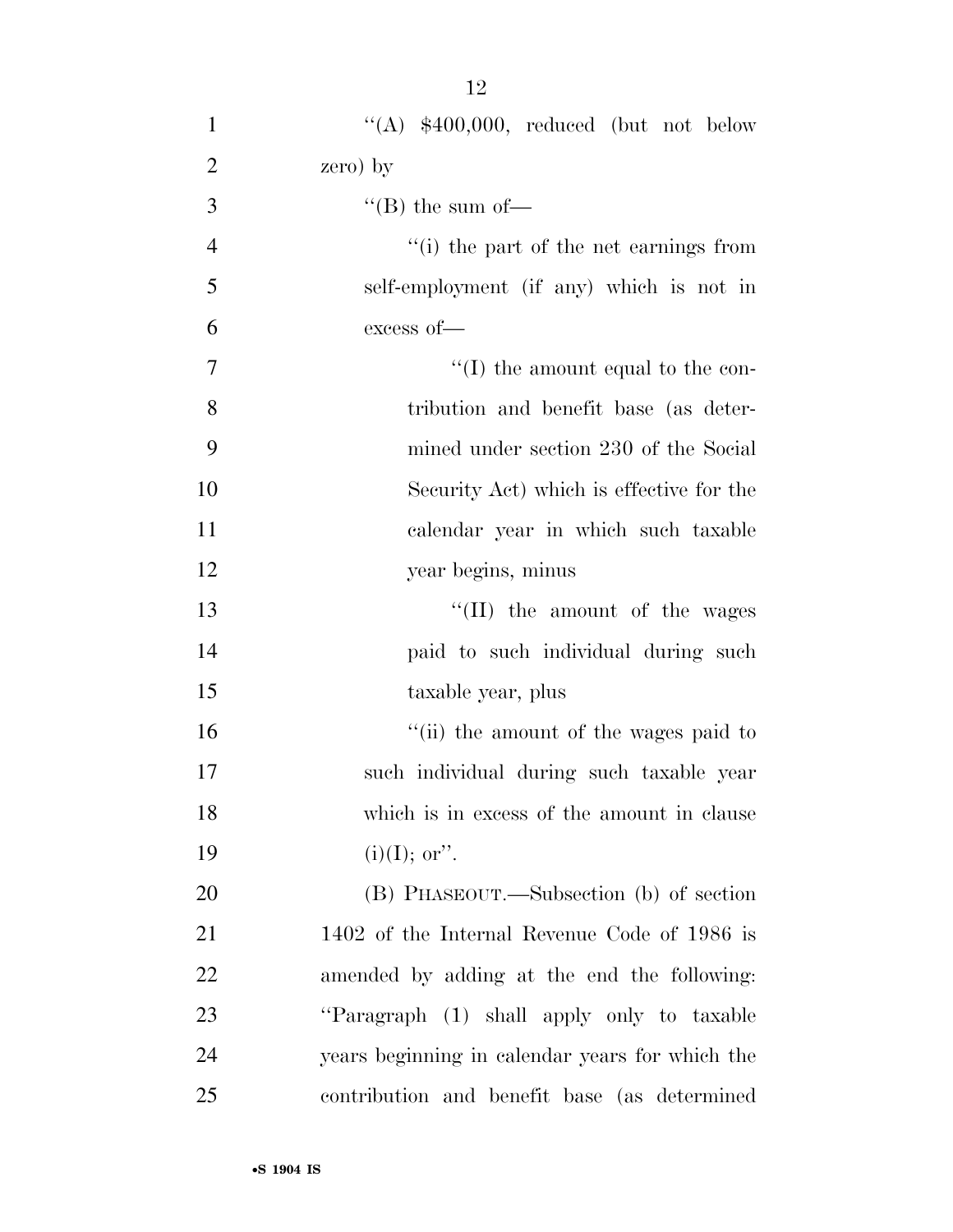| $\mathbf{1}$   | under section 230 of the Social Security Act) is         |
|----------------|----------------------------------------------------------|
| $\overline{c}$ | less than $$400,000."$ .                                 |
| 3              | (2) AMENDMENTS TO THE SOCIAL SECURITY                    |
| $\overline{4}$ | $ACT$ .                                                  |
| 5              | (A) IN GENERAL.—Section $211(b)(1)$ of                   |
| 6              | the Social Security Act $(42 \text{ U.S.C. } 411(b))$ is |
| 7              | amended—                                                 |
| 8              | $(i)$ in subparagraph $(I)$ —                            |
| 9              | $(I)$ by inserting "and before                           |
| 10             | $2015"$ after "1974"; and                                |
| 11             | (II) by striking " $or$ " at the end;                    |
| 12             | and                                                      |
| 13             | (ii) by adding at the end the fol-                       |
| 14             | lowing:                                                  |
| 15             | "(J) For any taxable year beginning in any               |
| 16             | calendar year after 2015, an amount equal to-            |
| 17             | "(i) $$400,000$ , reduced (but not below                 |
| 18             | zero) by                                                 |
| 19             | "(ii) the sum of $-$                                     |
| 20             | $\lq\lq$ (I) the part of the net earnings                |
| 21             | from self-employment (if any) which is                   |
| 22             | not in excess of-                                        |
| 23             | "(aa) the amount equal to                                |
| 24             | the contribution and benefit base                        |
| 25             | determined under<br>section<br>(as                       |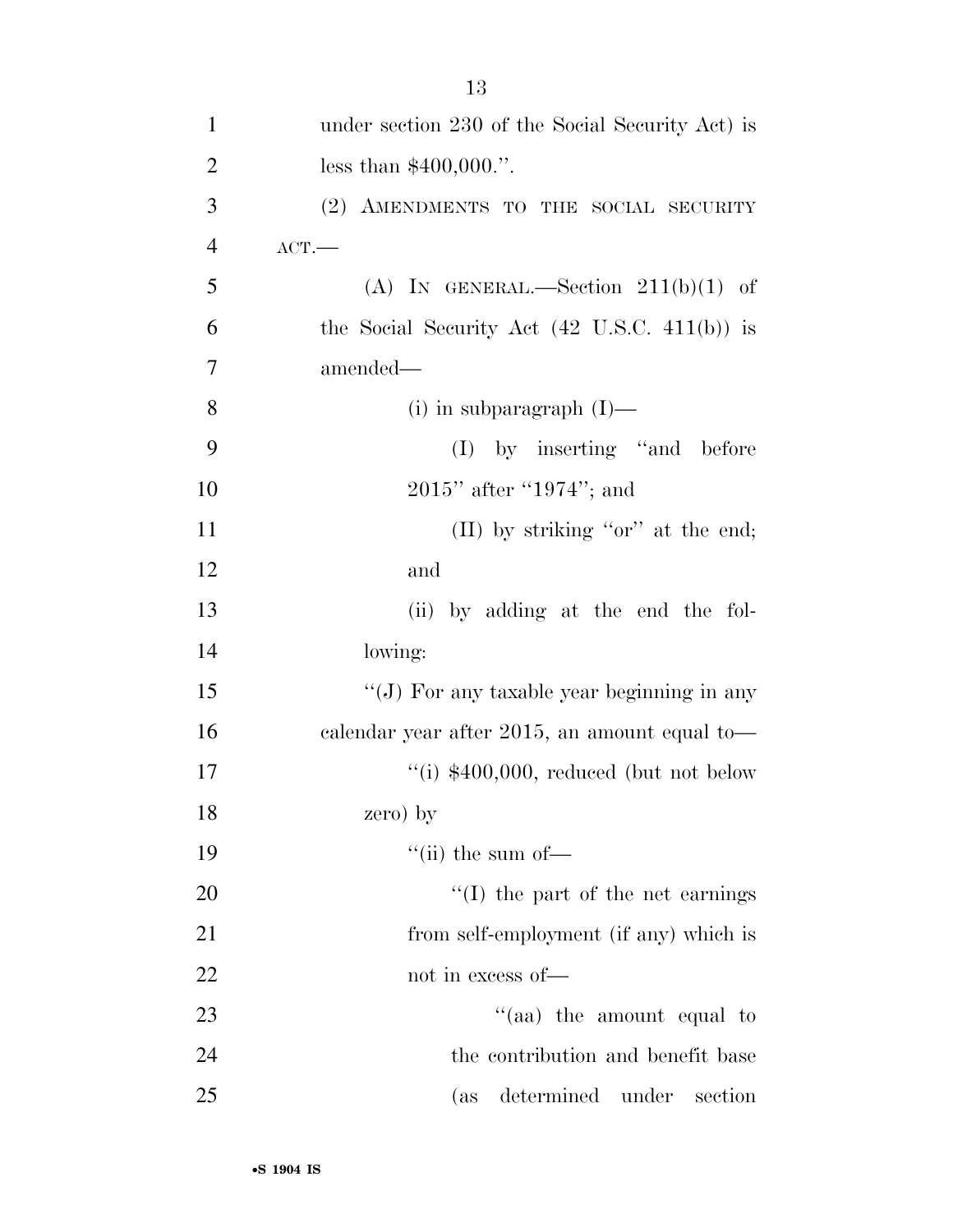| 230) which is effective for the                       |
|-------------------------------------------------------|
| calendar year in which such tax-                      |
| able year begins, minus                               |
| $\lq\lq(bb)$ the amount of the                        |
| wages paid to such individual                         |
| during such taxable year, plus                        |
| "(II) the amount of the wages                         |
| paid to such individual during such                   |
| taxable year which is in excess of the                |
| amount in subclause $(I)(aa)$ ; or".                  |
| (B) PHASEOUT.—Section $211(b)$ of the                 |
| Social Security Act $(42 \text{ U.S.C. } 411(b))$ is  |
| amended by adding at the end the following:           |
| "Paragraph (1) shall apply only to taxable            |
| years beginning in calendar years for which the       |
| contribution and benefit base (as determined          |
| under section 230) is less than $$400,000."$ .        |
| (3) EFFECTIVE DATE.—The amendments made               |
| by this subsection shall apply to net earnings from   |
| self-employment derived, and remuneration paid, in    |
| calendar years after 2015.                            |
| SEC. 202. INCLUSION OF EARNINGS OVER \$400,000 IN SO- |
| CIAL SECURITY BENEFIT FORMULA.                        |
|                                                       |
| (a) INCLUSION OF EARNINGS OVER $$400,000$ IN DE-      |
|                                                       |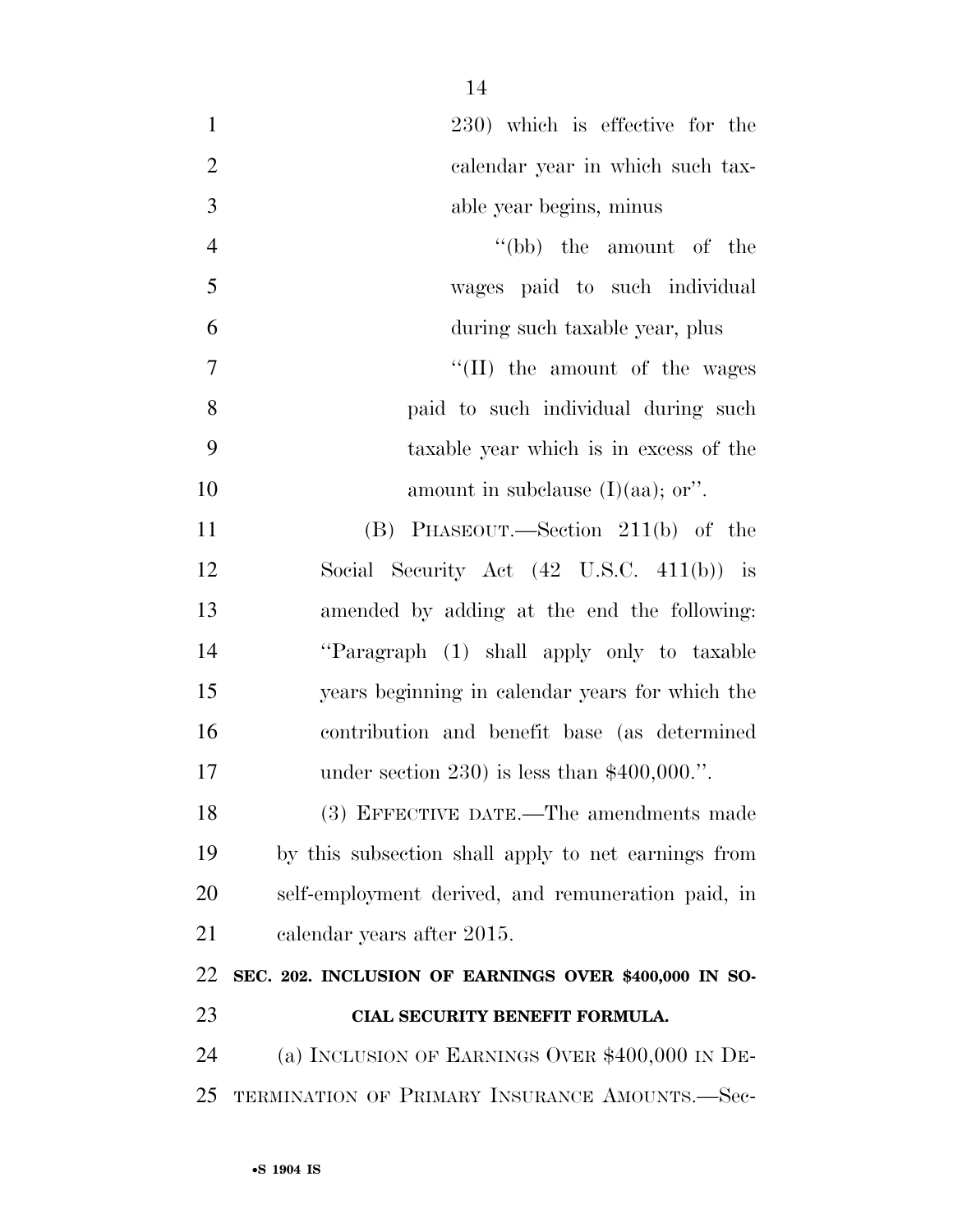1 tion  $215(a)(1)(A)$  of the Social Security Act (42 U.S.C. 2 415(a)(1)(A)) is amended—

 (1) in clause (ii), by striking ''and'' at the end; (2) in clause (iii), by inserting ''and'' at the end; and

 (3) by inserting after clause (iii) the following:  $''(iv)$  2 percent of the individual's excess aver- age indexed monthly earnings (as defined in sub-9 section  $(b)(5)(A))$ .".

 (b) DEFINITION OF EXCESS AVERAGE INDEXED MONTHLY EARNINGS.—Section 215(b) of the Social Secu-rity Act (42 U.S.C. 415(b)) is amended—

 (1) by striking ''wages'' and ''self-employment income'' each place such terms appear and inserting ''basic wages'' and ''basic self-employment income'', respectively; and

(2) by adding at the end the following:

 ''(5)(A) An individual's excess average indexed monthly earnings shall be equal to the amount of the indi- vidual's average indexed monthly earnings that would be determined under this subsection by substituting 'excess wages' for 'basic wages' and 'excess self-employment in- come' for 'basic self-employment income' each place such terms appear in this subsection (except in this paragraph). 25 "'(B) For purposes of this subsection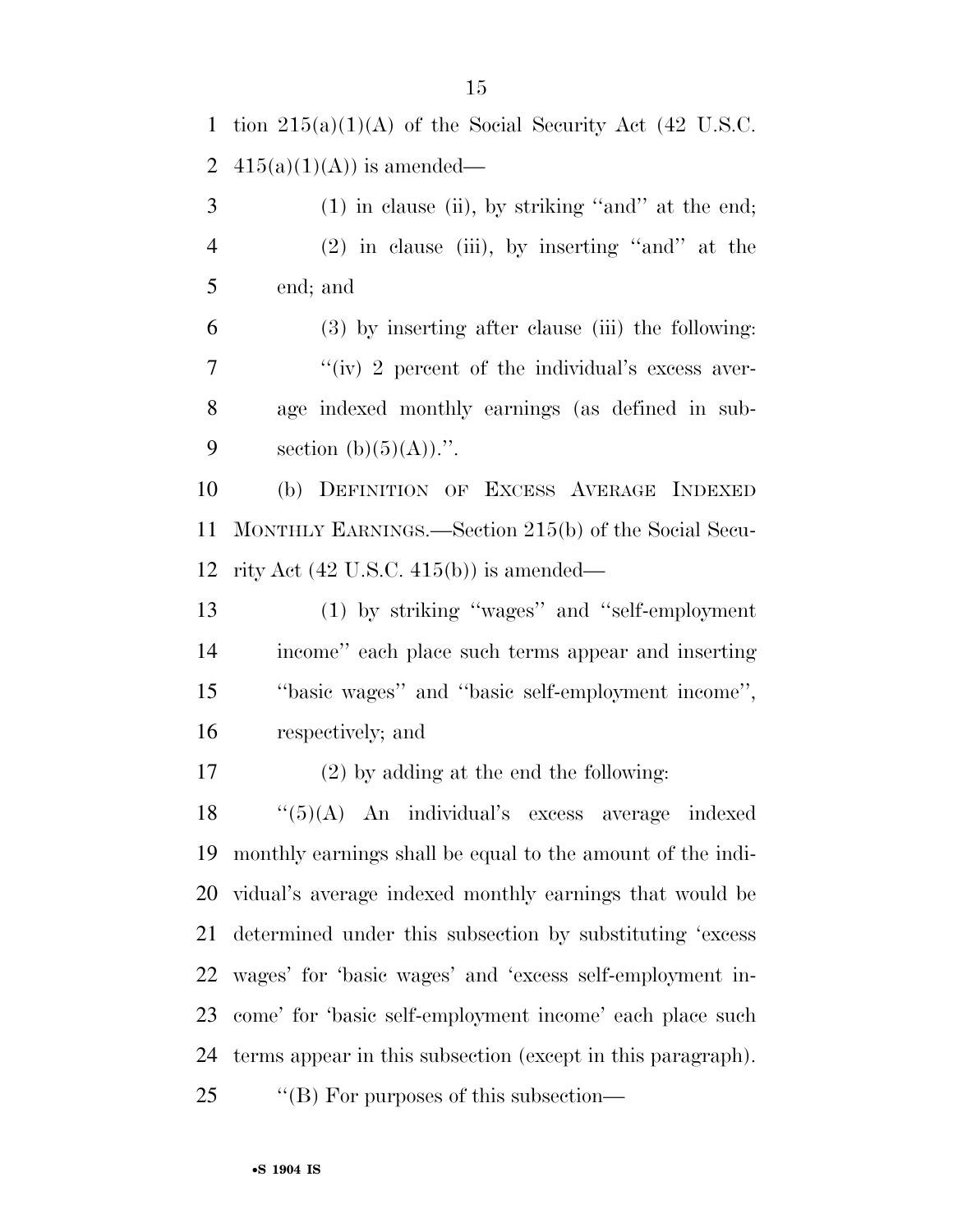1 ''(i) the term 'basic wages' means that portion of the wages of an individual paid in a year that does not exceed the contribution and benefit base for the year;

 ''(ii) the term 'basic self-employment income' means that portion of the self-employment income of an individual credited to a year that does not exceed an amount equal to the contribution and benefit base for the year minus the amount of the wages paid to the individual in the year;

11 ''(iii) the term 'excess wages' means that por- tion of the wages of an individual paid in a year after 2015 in excess of the higher of \$400,000 or the contribution and benefit base for the year; and 15 ''(iv) the term 'excess self-employment income' means that portion of the self-employment income of an individual credited to a year after 2015 in excess of the higher of \$400,000 or such contribution and benefit base.''.

 (c) CONFORMING AMENDMENT.—Section 215(e)(1) of the Social Security Act (42 U.S.C. 415(e)(1)) is amend-ed by inserting ''and before 2016'' after ''1974''.

 (d) EFFECTIVE DATE.—The amendments made by this section shall apply with respect to individuals who ini-tially become eligible (within the meaning of section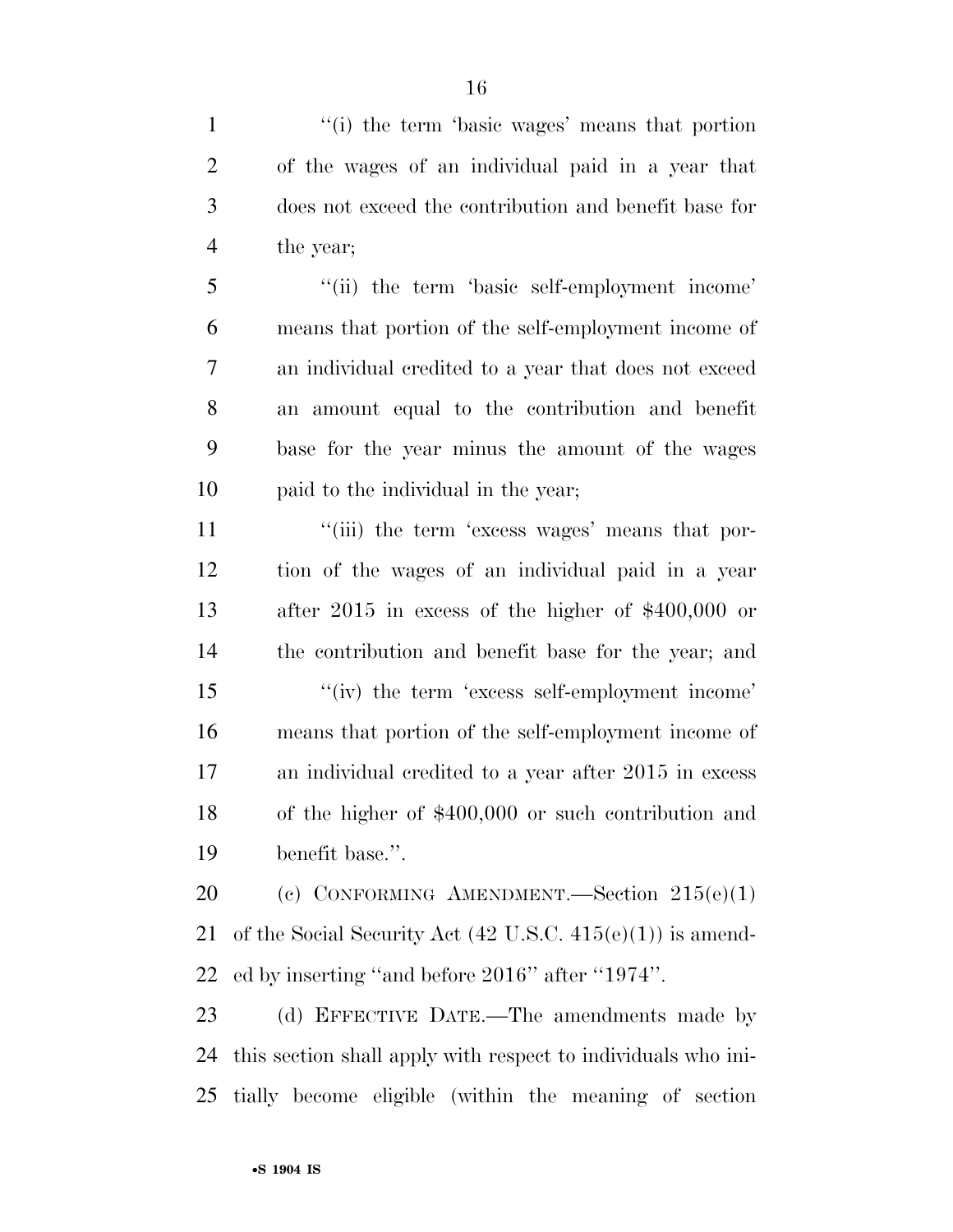$1\quad 215(a)(3)(B)$  of the Social Security Act) for old-age or dis-

ability insurance benefits under title II of the Social Secu- $\overline{2}$ 

rity Act, or who die (before becoming eligible for such ben-3

efits), in any calendar year after 2015.  $\overline{4}$ 

#### 5 SEC. 203. INCREASE IN SOCIAL SECURITY TAX RATE.

(a) TAX ON EMPLOYEES.—The table in subsection 6 7 (a) of section 3101 of the Internal Revenue Code of 1986

8 is amended to read as follows:

"In cases of wages received during: The rate of tax shall be:

|                                              | $6.20$ percent    |
|----------------------------------------------|-------------------|
|                                              | $6.25$ percent    |
|                                              | $6.30$ percent    |
|                                              | $6.35$ percent    |
|                                              | $6.40$ percent    |
|                                              | $6.45$ percent    |
|                                              | $6.50$ percent    |
|                                              | $6.55$ percent    |
|                                              | $6.60$ percent    |
|                                              | $6.65$ percent    |
|                                              | 6.70 percent      |
|                                              | $6.75$ percent    |
|                                              | $6.80$ percent    |
|                                              | $6.85$ percent    |
|                                              | $6.90$ percent    |
|                                              | $6.95$ percent    |
|                                              | 7.00 percent      |
|                                              | 7.05 percent      |
|                                              | 7.10 percent      |
|                                              | 7.15 percent      |
|                                              | 7.20 percent      |
|                                              | 7.25 percent      |
|                                              | 7.30 percent      |
| 2040                                         | 7.35 percent      |
| any calendar year after 2040 and before 2080 | 7.40 percent      |
|                                              | 7.45 percent      |
|                                              | 7.50 percent      |
|                                              | 7.55 percent      |
|                                              | 7.60 percent      |
|                                              | $7.65$ percent.". |
|                                              |                   |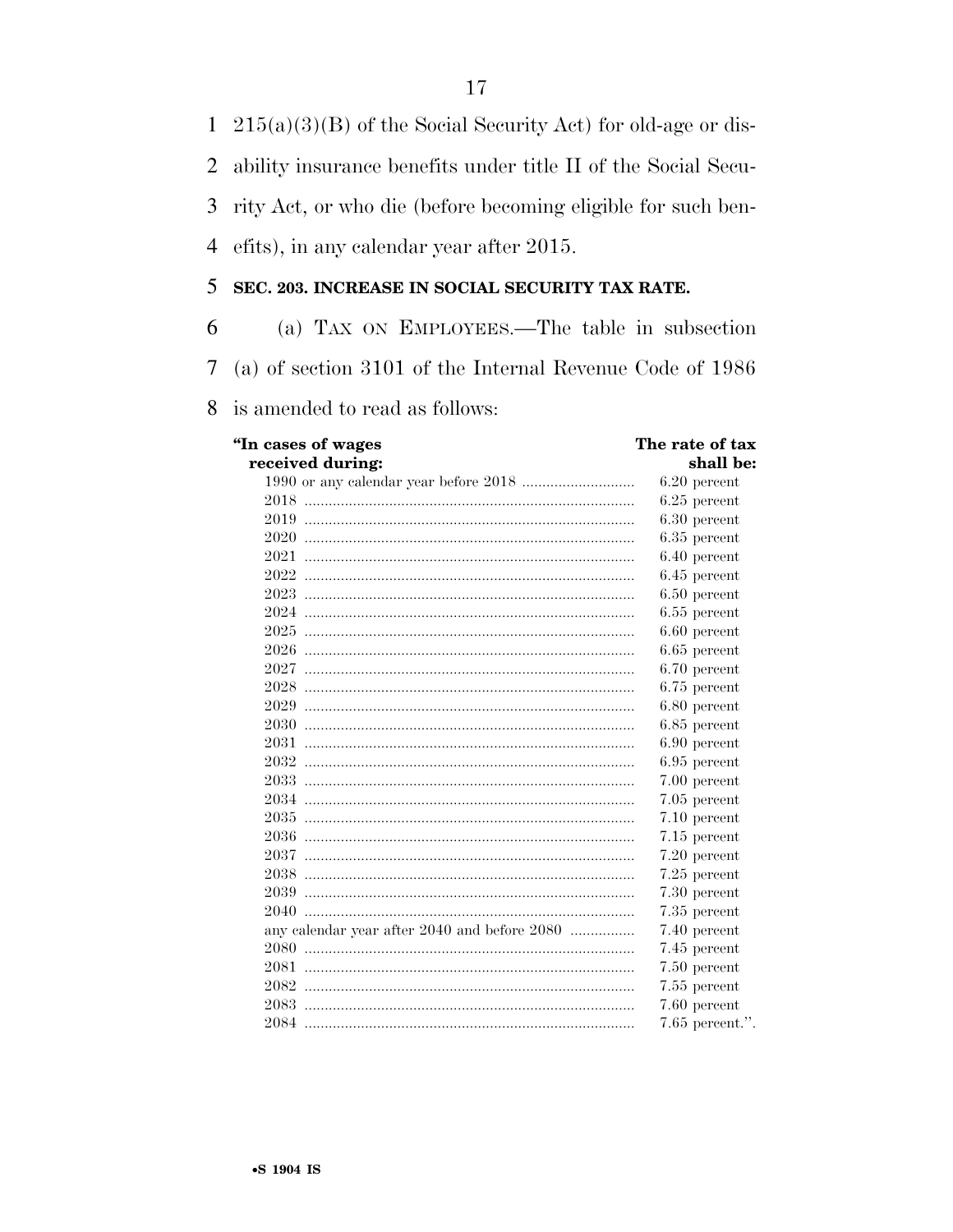| 1 | (b) TAX ON EMPLOYERS.—The table in subsection            |                              |
|---|----------------------------------------------------------|------------------------------|
| 2 | (a) of section 3111 of the Internal Revenue Code of 1986 |                              |
| 3 | is amended to read as follows:                           |                              |
|   | "In cases of wages<br>received during:                   | The rate of tax<br>shall be: |
|   |                                                          | $6.20$ percent               |
|   |                                                          | $6.25$ percent               |
|   |                                                          | $6.30$ percent               |
|   |                                                          | $6.35$ percent               |
|   |                                                          | $6.40$ percent               |
|   |                                                          | $6.45$ percent               |
|   |                                                          | $6.50$ percent               |
|   |                                                          | $6.55$ percent               |
|   |                                                          | $6.60$ percent               |
|   |                                                          | $6.65$ percent               |
|   |                                                          | 6.70 percent                 |
|   |                                                          | 6.75 percent                 |
|   |                                                          | $6.80$ percent               |
|   |                                                          | $6.85$ percent               |
|   |                                                          | $6.90$ percent               |
|   |                                                          | $6.95$ percent               |
|   |                                                          | 7.00 percent                 |
|   |                                                          | 7.05 percent                 |
|   |                                                          | 7.10 percent                 |
|   |                                                          | 7.15 percent                 |
|   |                                                          | 7.20 percent                 |
|   |                                                          | 7.25 percent                 |
|   |                                                          | 7.30 percent                 |
|   |                                                          | 7.35 percent                 |
|   | any calendar year after 2040 and before 2080             | 7.40 percent                 |
|   |                                                          | 7.45 percent                 |
|   |                                                          | 7.50 percent                 |
|   |                                                          | 7.55 percent                 |
|   |                                                          | 7.60 percent                 |
|   |                                                          | $7.65$ percent.".            |

18

(c) SELF-EMPLOYMENT INCOME.—The table in sub- $\overline{4}$ 5 section (a) of section 1401 of the Internal Revenue Code

 $6\;$  of 1986 is amended to read as follows:

| "In cases of wages<br>received during: | The rate of tax<br>shall be: |
|----------------------------------------|------------------------------|
|                                        |                              |
|                                        | $12.50$ percent              |
|                                        | $12.60$ percent              |
|                                        | $12.70$ percent              |
|                                        | $12.80$ percent              |
|                                        | $12.90$ percent              |
|                                        | $13.00$ percent              |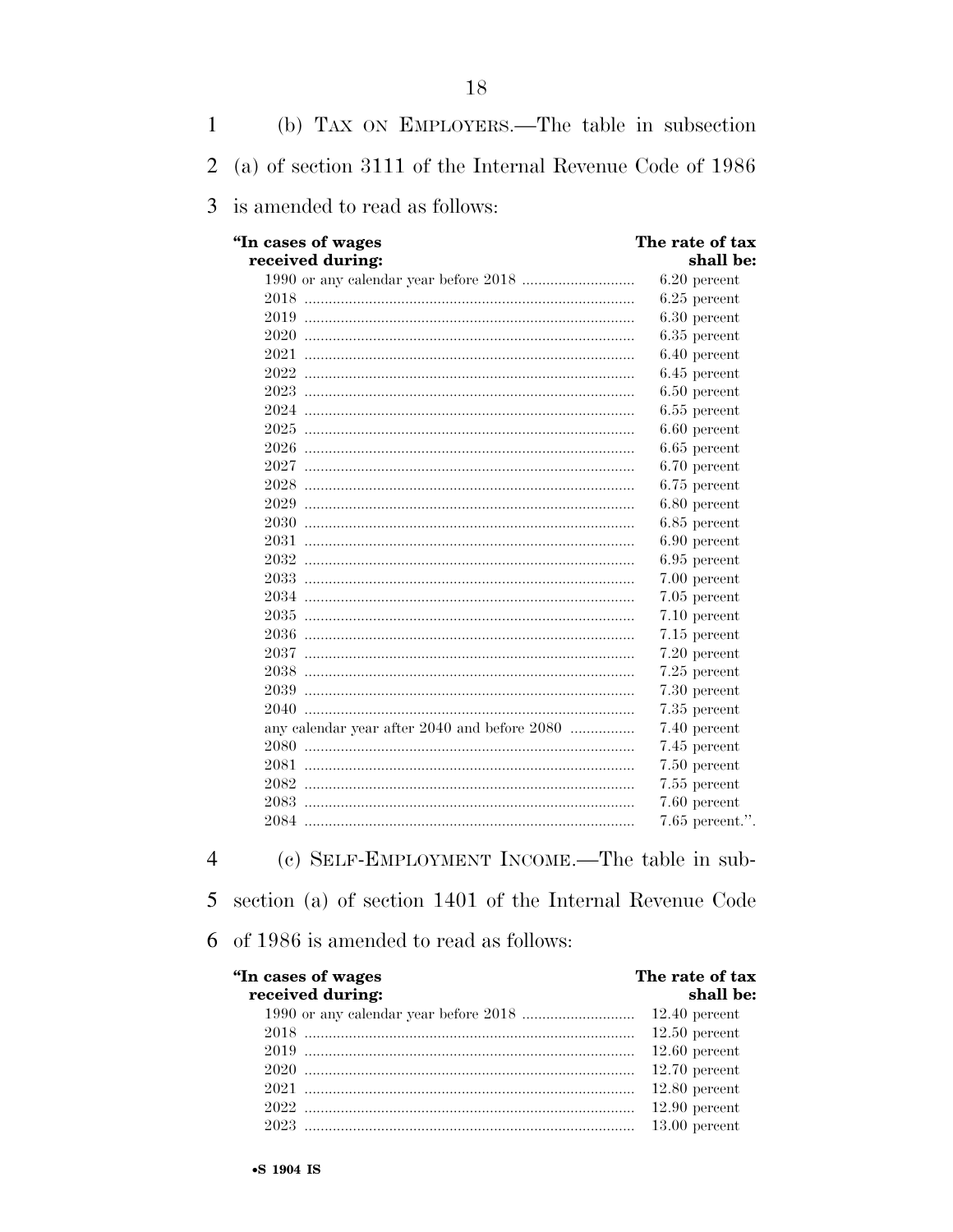|                | "In cases of wages<br>received during:                                                                        | The rate of tax<br>shall be:       |
|----------------|---------------------------------------------------------------------------------------------------------------|------------------------------------|
|                |                                                                                                               | $13.10$ percent                    |
|                |                                                                                                               | $13.20$ percent                    |
|                |                                                                                                               | $13.30$ percent                    |
|                |                                                                                                               | $13.40$ percent                    |
|                |                                                                                                               | $13.50$ percent                    |
|                |                                                                                                               | $13.60$ percent                    |
|                |                                                                                                               | $13.70$ percent                    |
|                |                                                                                                               | $13.80$ percent                    |
|                |                                                                                                               | $13.90$ percent                    |
|                |                                                                                                               | $14.00$ percent<br>$14.10$ percent |
|                |                                                                                                               | $14.20$ percent                    |
|                |                                                                                                               | $14.30$ percent                    |
|                |                                                                                                               | $14.40$ percent                    |
|                |                                                                                                               | $14.50$ percent                    |
|                |                                                                                                               | $14.60$ percent                    |
|                |                                                                                                               | $14.70$ percent                    |
|                | any calendar year after 2040 and before 2080                                                                  | $14.80$ percent                    |
|                |                                                                                                               | $14.90$ percent                    |
|                |                                                                                                               | $15.00$ percent<br>$15.10$ percent |
|                |                                                                                                               | $15.20$ percent                    |
|                |                                                                                                               | $15.30$ percent.".                 |
| 2<br>3         | this section shall apply to remuneration received, and tax-<br>able years beginning, after December 31, 2015. |                                    |
| $\overline{4}$ | SEC. 204. REALLOCATION OF PAYROLL TAX REVENUE                                                                 |                                    |
| 5              | FROM THE OLD-AGE AND SURVIVORS INSUR-                                                                         |                                    |
| 6              | ANCE TRUST FUND TO THE FEDERAL DIS-                                                                           |                                    |
| 7              | ABILITY INSURANCE TRUST FUND.                                                                                 |                                    |
| 8              | $(1)$ WAGES.—Section $201(b)(1)$ of the Social                                                                |                                    |
| 9              | Security Act $(42 \text{ U.S.C. } 401(b)(1))$ is amended by                                                   |                                    |
| 10             | striking "and $(R)$ 1.80 per centum of the wages (as                                                          |                                    |
| 11             | so defined) paid after December 31, 1999, and so                                                              |                                    |
| 12             | reported" and inserting " $(R)$ 1.80 per centum of the                                                        |                                    |
| 13             | wages (as so defined) paid after December 31, 1999,                                                           |                                    |
| 14             | and before January 1, 2015, and so reported, $(S)$                                                            |                                    |
|                |                                                                                                               |                                    |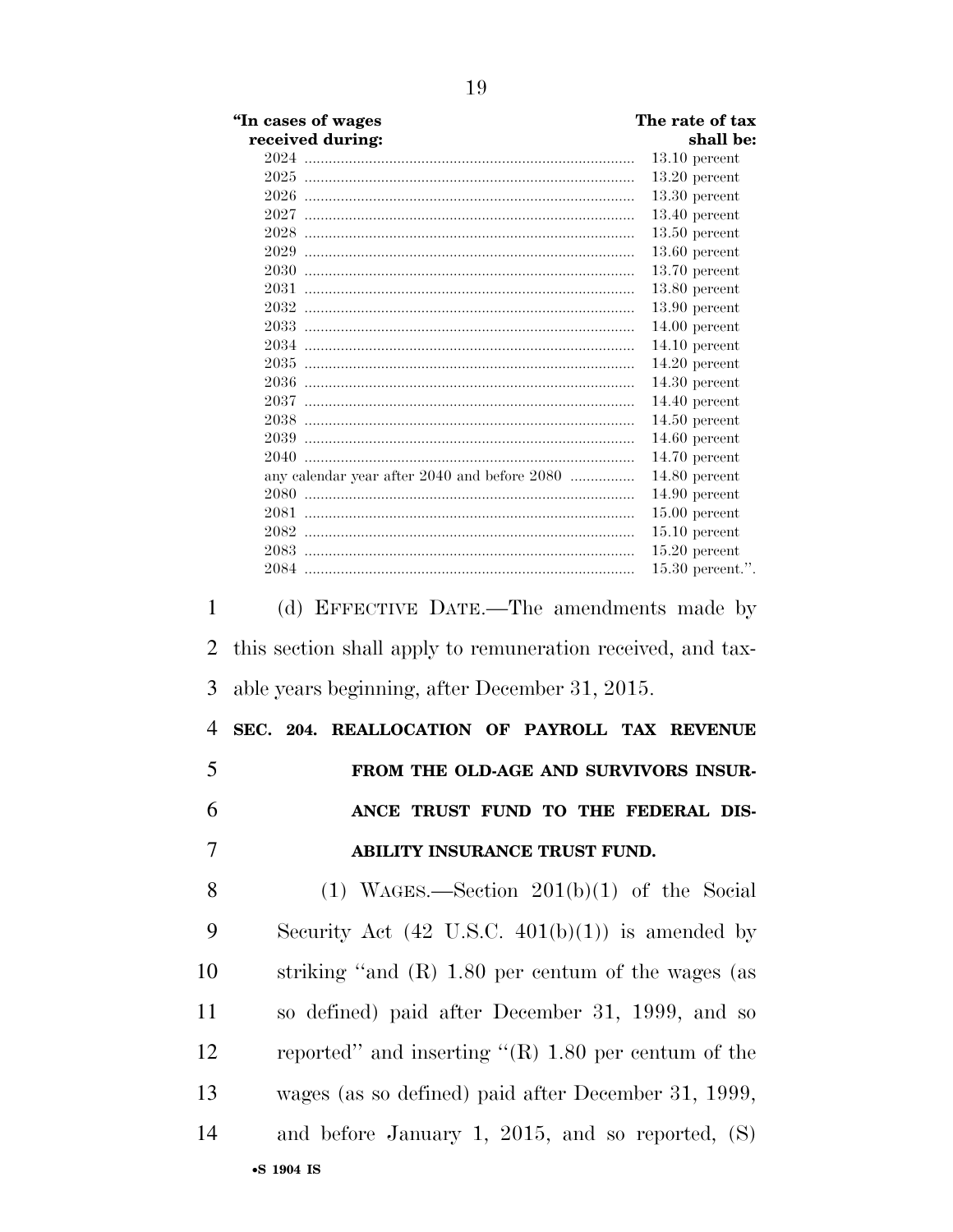| $\mathbf{1}$   | 2.8 per centum of the wages (as so defined) paid            |
|----------------|-------------------------------------------------------------|
| $\overline{2}$ | after December 31, 2014, and before January 1,              |
| 3              | 2016, and so reported, $(T)$ 2.4 per centum of the          |
| $\overline{4}$ | wages (as so defined) paid after December 31, 2015,         |
| 5              | and before January 1, 2017, and so reported, $(U)$          |
| 6              | 2.2 per centum of the wages (as so defined) paid            |
| 7              | after December 31, 2016, and before January 1,              |
| 8              | $2020$ , and so reported, $(V)$ 2.0 per centum of the       |
| 9              | wages (as so defined) paid after December 31, 2019,         |
| 10             | and before January 1, 2026, and so reported, and            |
| 11             | (W) 1.8 per centum of the wages (as so defined)             |
| 12             | paid after December 31, 2025, and so reported".             |
| 13             | (2)<br>SELF-EMPLOYMENT INCOME.—Section                      |
| 14             | $201(b)(2)$ of such Act $(42 \text{ U.S.C. } 401(b)(2))$ is |
| 15             | amended by striking "and $(R)$ 1.80 per centum of           |
| 16             | the amount of self-employment income (as so de-             |
| 17             | fined) so reported for any taxable year beginning           |
| 18             | after December 31, 1999" and inserting $\text{``(R)}$ 1.80  |
| 19             | per centum of the amount of self-employment in-             |
| 20             | come (as so defined) so reported for any taxable            |
| 21             | year beginning after December 31, 1999, and before          |
| 22             | January 1, 2015, (S) 2.8 per centum of the amount           |
| 23             | of self-employment income (as so defined) so re-            |
| 24             | ported for any taxable year beginning after Decem-          |
| 25             | ber 31, 2014, and before January 1, 2016, $(T)$ 2.4         |